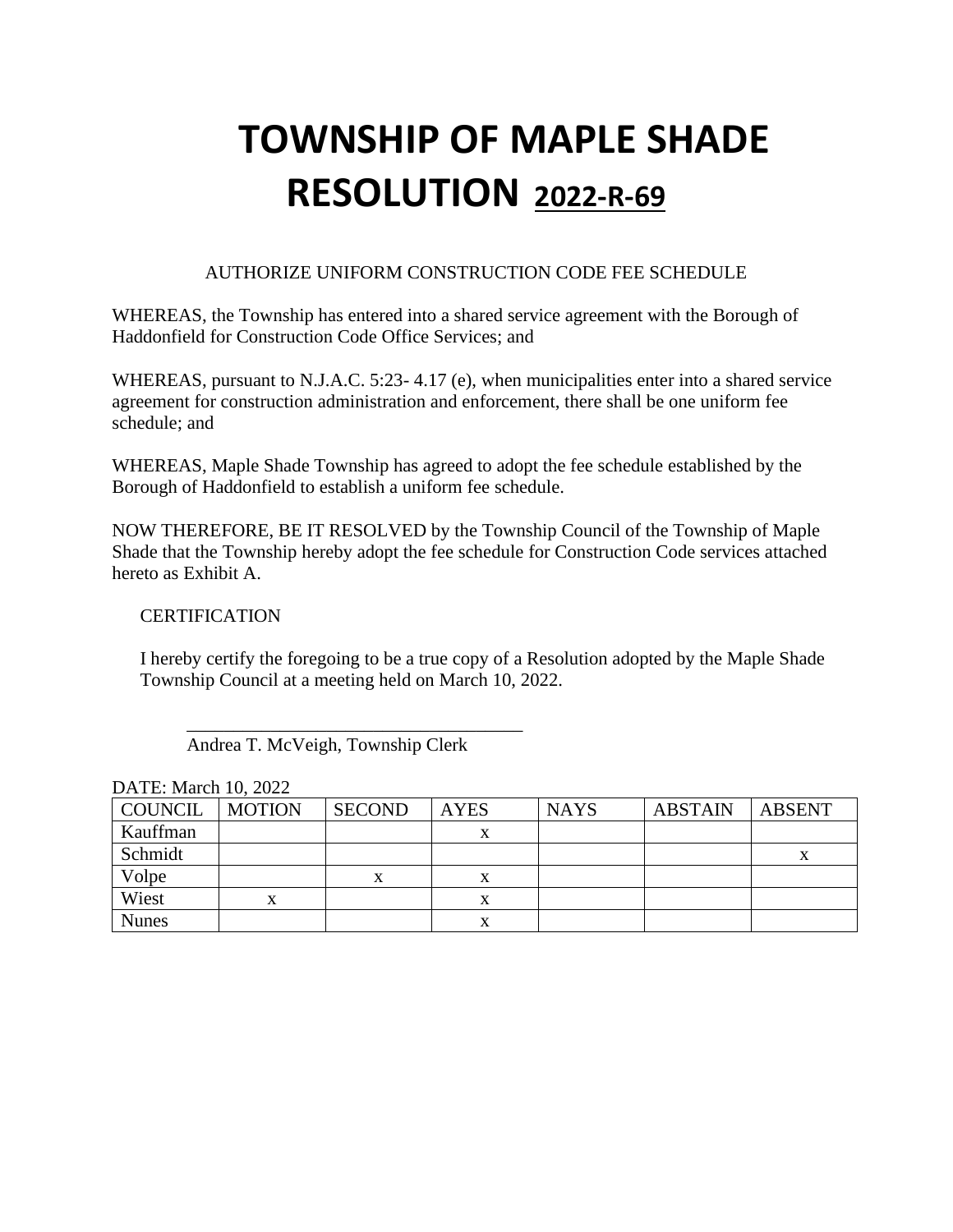## **AUTHORIZE INTERLOCAL SERVICES AGREEMENT BETWEEN THE BURLINGTON COUNTY SOIL CONSERVATION DISTRICT AND MAPLE SHADE TOWNSHIP FOR STORMWATER MANAGEMENT FACILITY INSPECTION & OTHER RELATED SERVICES**

THIS AGREEMENT is dated March 10, 2022 by and between the BURLINGTON COUNTY SOIL CONSERVATION DISTRICT*,* a public body corporate and politic of the State of New Jersey, with a mailing address for its administrative offices at 1971 Jacksonville-Jobstown Road, Columbus, New Jersey 08022 (hereinafter referred to as the "District") and the government of MAPLE SHADE TOWNSHIP, a public entity of the State of New Jersey with principal administrative offices at 200 Stiles Avenue, Maple Shade, New Jersey owner of land developed as storm water management facilities located within Maple Shade Township (herein after "Municipality");

WHEREAS, the District can provide the necessary services to inventory and inspect for maintenance issues stormwater management facilities located within the Municipality (See Attached Scope of Work); and

WHEREAS**,** the Municipality desires that the District provide such services; and

WHEREAS, the District and the Municipality have the legal authority to enter into this agreement, pursuant to N.J.S.A. 40A:65-1 et seq.

NOW, THEREFORE, in consideration of the mutual promises, covenants and agreements contained herein, the parties, intending to be legally bound, agree as follows:

- 1. Representations of the District:
	- A. The District is duly organized and validly existing under the laws of the State of New Jersey and is duly qualified and authorized to perform under the terms and conditions of this agreement;
	- B. The terms of this agreement do not conflict with any agreement of the District that would impair the ability of the District to perform under the terms and conditions of this agreement.
- 2. Representations of the Municipality: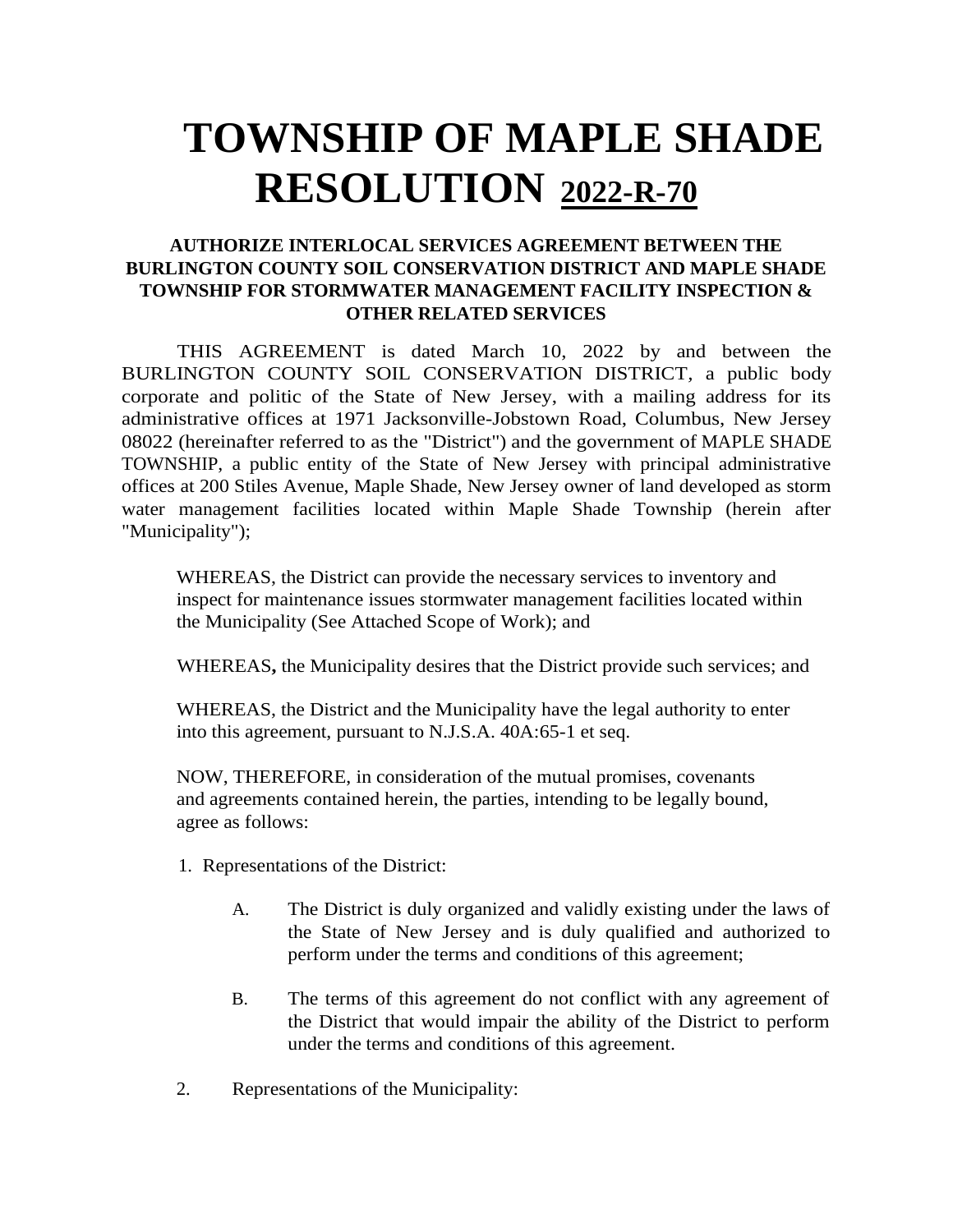- A. The Municipality is duly organized and validly existing under the laws of the State of New Jersey and is duly qualified and authorized to perform under the terms and conditions of this agreement;
- B. The terms of this agreement do not conflict with any agreement of the Municipality that would impair the ability to perform under the terms and conditions of this agreement.
- 3. This Agreement shall commence on March 15, 2022 and terminate as of December 31, 2022. Thereafter, the parties to this agreement may extend it for additional one (1) year periods upon the adoption of conforming resolutions and subject to the Municipality appropriating funds.
- 4. In the event the District is prevented from carrying out its obligations under this Agreement due to any law, administrative ruling, judgment, lawsuit, act of God, strike, lock-out or for any other reason beyond the control of the District, the District may terminate this Agreement immediately and, as of such termination, the terms and conditions set forth in this agreement shall be inapplicable, and the District shall have no further liability and/or obligation to the Landowner.
- 5. Should the Municipality violate any term or condition of this Agreement, or should the Municipality petition a court for bankruptcy protection, liquidation and/or receivership, or should the District be compelled by law to do so, the District reserves the right to terminate this Agreement immediately and without written notice to the Municipality. If so terminated, the District shall have no further liability and/or obligation to the Municipality.
- 6. During the term of this Agreement the Municipality agrees to cooperate with the District in identifying, inventorying and inspecting stormwater management facilities and shall allow and provide unfettered access to the basins on the subject property(ies).
- 7. For the inspection services to be performed by the District, the Municipality agrees to pay the District \$75.00 per inspection of each stormwater management facility. For additional services to be performed by the District including, but not limited to, GPS locating, mapping and the research of additional stormwater management facilities, the Municipality agrees to pay the District's hourly rate of \$100.00. Payment shall be made within thirty (30) days of the District providing the Municipality with a completed invoice or voucher.
- 8. The services to be provided are authorized in an amount not to exceed \$10,000.00 as appropriated by the Municipality.
- 9. The Municipality agrees to indemnify, save and hold harmless the District from all costs, claims, losses, lawsuits or judgments arising out of the Municipality's negligent acts or omissions relating to this Agreement or to the Municipality's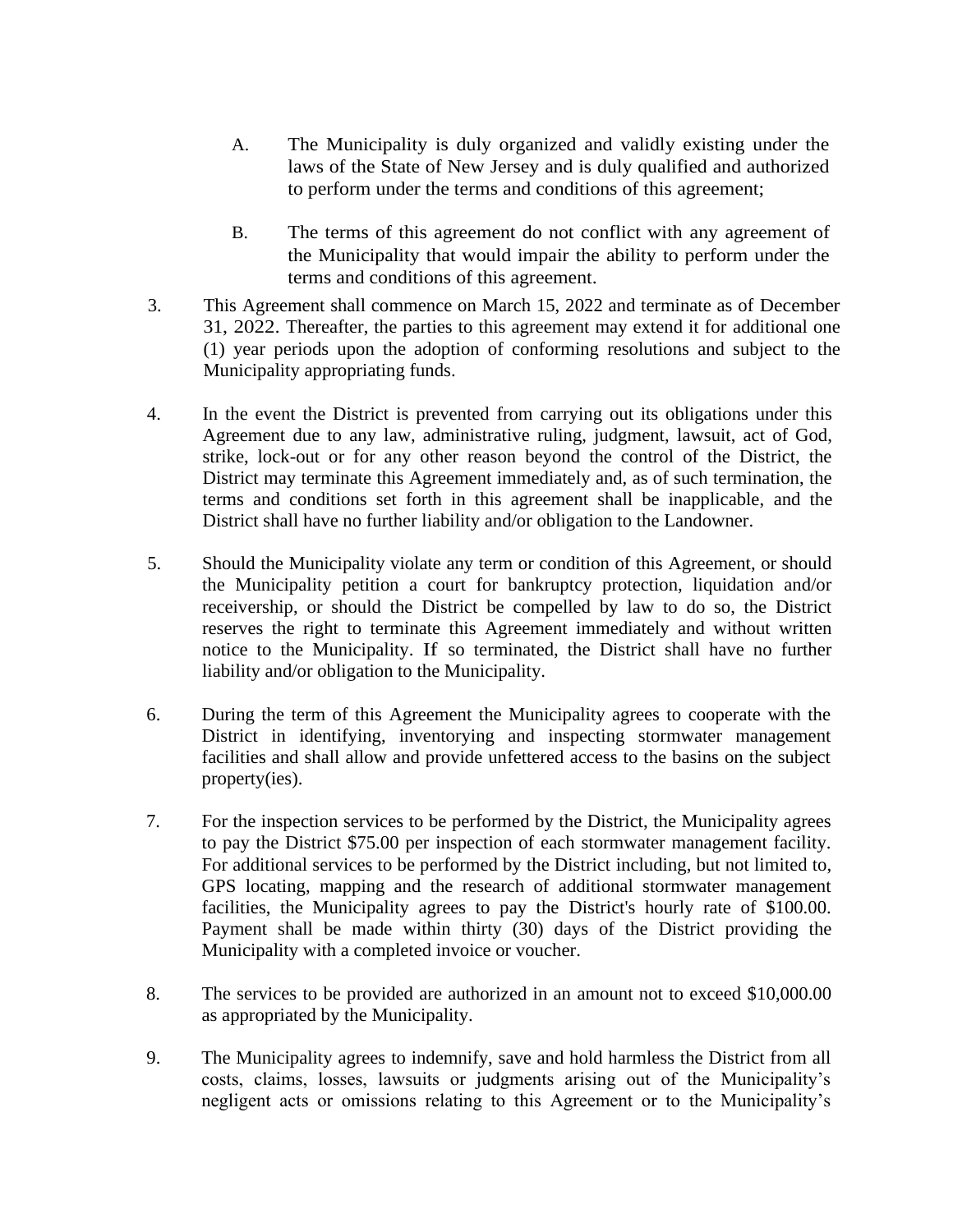breach of this Agreement. The District agrees to indemnify, save and hold harmless the Municipality from all costs, claims, losses, lawsuits or judgments arising out of the District's negligent acts or omissions relating to this Agreement or to the District's breach of this Agreement.

- 10. This Agreement shall bind the successors and/or assigns of each party.
- 11. This Agreement shall be interpreted under the laws of the State of New Jersey.
- 12. This Agreement shall become effective after both parties comply with the provisions set forth in N.J.S.A. 40A:65-1 et seq.

#### **CERTIFICATION**

I hereby certify the foregoing to be a true copy of a Resolution adopted by the Maple Shade Township Council at a meeting held on March 10, 2022.

#### Andrea T. McVeigh, Township Clerk

 $\overline{\phantom{a}}$  , which is the set of the set of the set of the set of the set of the set of the set of the set of the set of the set of the set of the set of the set of the set of the set of the set of the set of the set of

| <b>COUNCIL</b> | <b>MOTION</b> | <b>SECOND</b> | <b>AYES</b> | <b>NAYS</b> | <b>ABSTAIN</b> | <b>ABSENT</b> |
|----------------|---------------|---------------|-------------|-------------|----------------|---------------|
| Kauffman       |               |               | $\Lambda$   |             |                |               |
| Schmidt        |               |               |             |             |                | л             |
| Volpe          |               | x             | л           |             |                |               |
| Wiest          | X             |               | x           |             |                |               |
| <b>Nunes</b>   |               |               |             |             |                |               |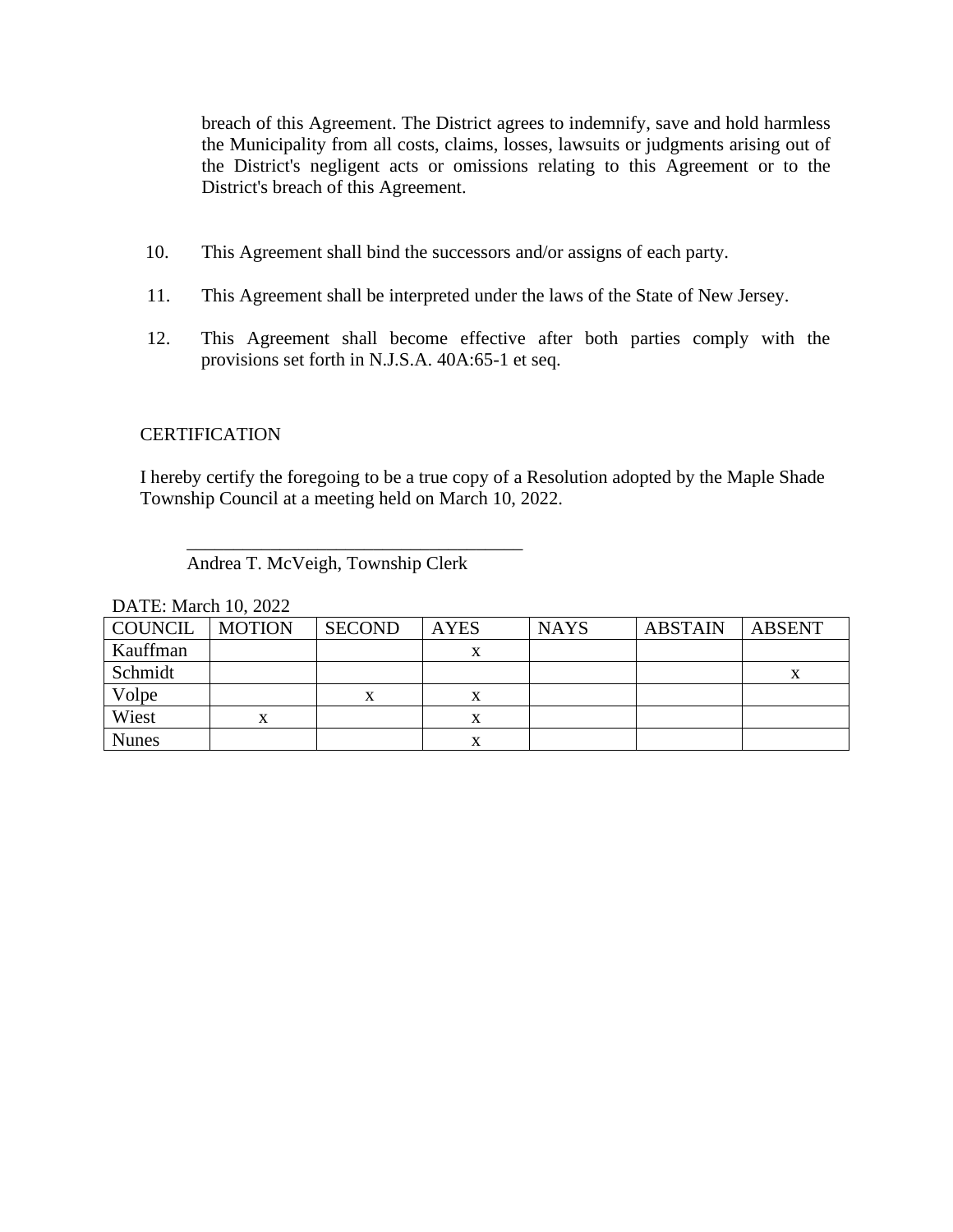#### RESOLUTION APPOINTING JAYNE EASTWICK AS DEPUTY TAX COLLECTOR TO COMMENCE MARCH 1, 2022

WHEREAS, there exists a vacancy in the office of the Deputy Tax Collector in the

Township of Maple Shade; and

WHEREAS, Jayne Eastwick has obtained her Tax Collector certificate as required by

N.J.S.A. 40A:9-145.2; and

WHEREAS, the Township Council finds Jayne Eastwick to possess the necessary qualifications to hold the office of Township Deputy Tax Collector.

NOW, THEREFORE, BE IT RESOLVED, by the Township Council of the Township of Maple Shade, in the County of Burlington and State of New Jersey, as follows:

1. That the Township Council hereby appoints Jayne Eastwick to fill the

Position of Deputy Tax Collector commencing March 1, 2022.

### **CERTIFICATION**

I hereby certify the foregoing to be a true copy of a Resolution adopted by the Maple Shade Township Council at a meeting held on March 10, 2022.

Andrea T. McVeigh, Township Clerk

 $\overline{\phantom{a}}$  , which is the set of the set of the set of the set of the set of the set of the set of the set of the set of the set of the set of the set of the set of the set of the set of the set of the set of the set of

| $D/TLL$ , ividicii 10, $2022$ |               |               |             |             |                |               |
|-------------------------------|---------------|---------------|-------------|-------------|----------------|---------------|
| <b>COUNCIL</b>                | <b>MOTION</b> | <b>SECOND</b> | <b>AYES</b> | <b>NAYS</b> | <b>ABSTAIN</b> | <b>ABSENT</b> |
| Kauffman                      |               |               | x           |             |                |               |
| Schmidt                       |               |               |             |             |                | $\Lambda$     |
| Volpe                         |               | v             |             |             |                |               |
| Wiest                         |               |               |             |             |                |               |
| Nunes                         |               |               |             |             |                |               |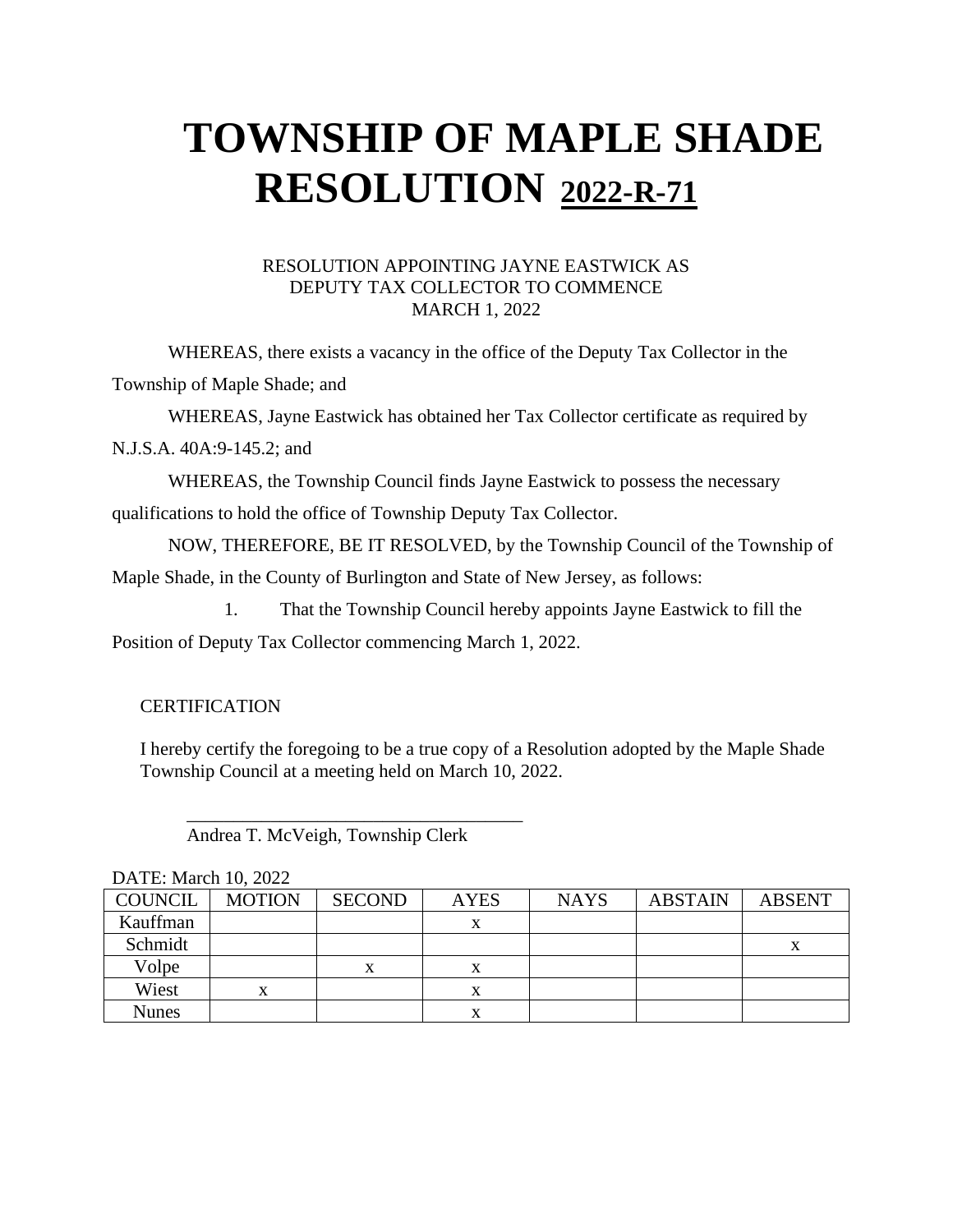# **TOWNSHIP OF MAPLE SHADE**

## **RESOLUTION 2022-R-72**

#### **RESOLUTION ADOPTING TECHNOLOGY RISK MANAGEMENT STANDARDS IN COMPLIANCE WITH THE NEW JERSEY MUNICIPAL EXCESS LIABILITY JOINT INSURANCE FUND'S CYBER RISK MANAGEMENT PLAN'S TIER 3 REQUIREMENTS**

**WHEREAS,** the Township of Maple Shade is a member of the Professional Municipal Management Joint Insurance Fund (PMMJIF) which secures insurance protection through the New Jersey Municipal Excess Liability Joint Insurance Fund (NJMEL); and

**WHEREAS**, through its membership in the PMMJIF, the Township of Maple Shade enjoys cyber liability insurance coverage to protect the Township of Maple Shade from the potential devastating costs associated with a cyber related claim; and

**WHEREAS**, in an attempt to prevent as many cyber related claims as possible, the NJMEL developed and released to its members the NJMEL Cyber Risk Management Plan; and

**WHEREAS**, the NJMEL Cyber Risk Management Plan outlines a set of best practices and standards broken out into Tier 1, Tier 2 and Tier 3 standards that if adopted and followed will reduce many of the risks associated with the use of technology by the Township of Maple Shade; and

**WHEREAS**, in addition to the reduction of potential claims, implementing the best practices and standards will enable the Township of Maple Shade to claim a reimbursement of a paid insurance deductible in the event the member files a claim against the Township of Maple Shade's cyber insurance policy, administered through the PMMJIF and the Municipal Excess Liability Joint Insurance Fund;

**NOW THEREFORE BE IT RESOLVED**, that the Township of Maple Shade does hereby adopt the following best practices and standard, a copy of which is attached hereto and incorporated herein by reference, in accordance with Tier 3 of the NJMEL Cyber Risk Management Plan:

- Server Security
- Limiting Access Privileges
- Acceptable Use of Internet and Email
- Protection of Data
- Passwords Policy
- Appropriate level of Technology Support
- Leadership has Expertise to Support Technology Decision Making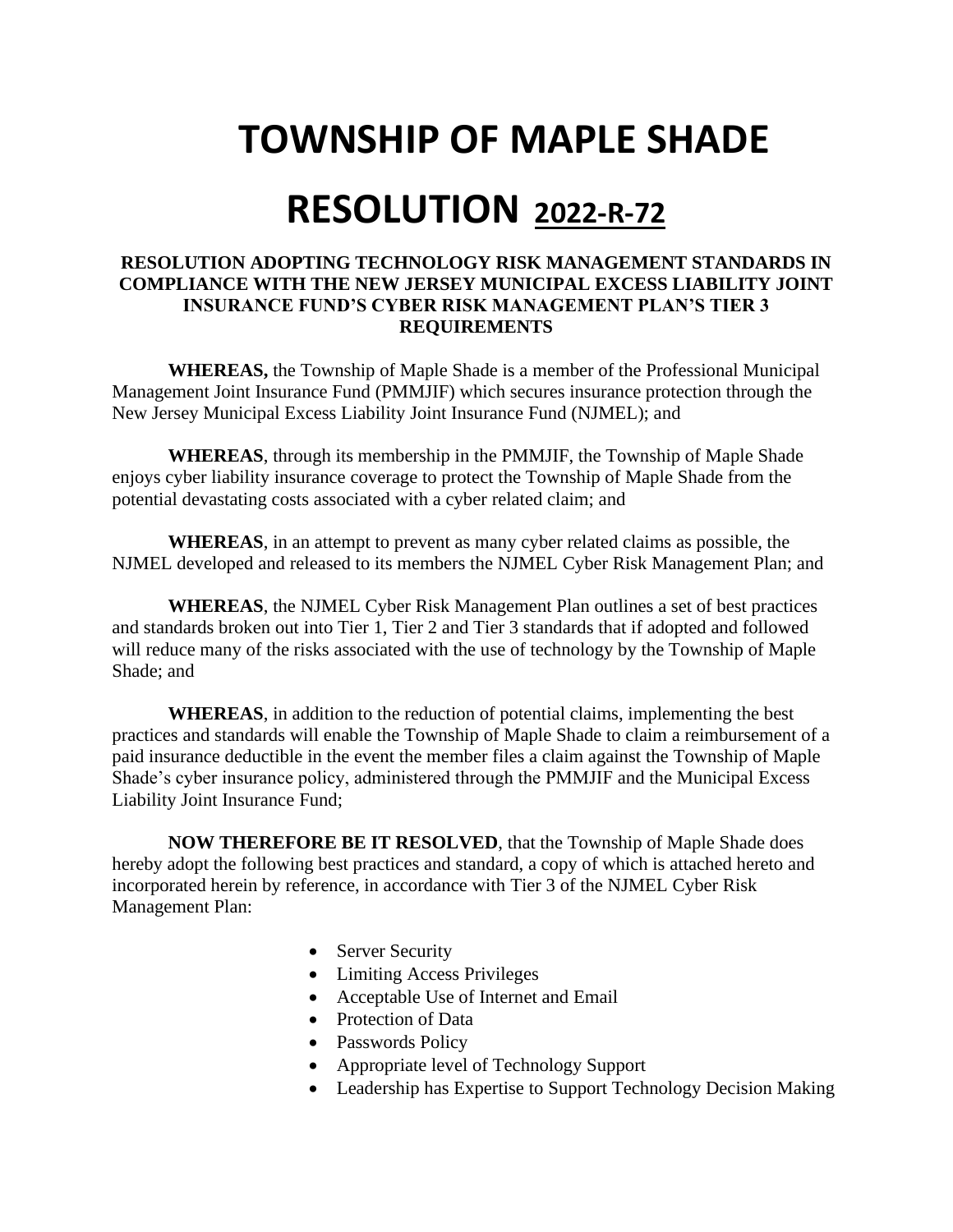**AND, BE IT FURTHER RESOLVED**, that a copy of this resolution along with all required checklists and correspondence be provided to the NJMEL Underwriter for their consideration and approval.

### **CERTIFICATION**

I hereby certify the foregoing to be a true copy of a Resolution adopted by the Township Council of the Township of Maple Shade, County of Burlington and State of New Jersey at a meeting held March 10, 2022.

Andrea T. McVeigh, Township Clerk

| COUNCIL      | <b>MOTION</b> | <b>SECOND</b> | <b>AYES</b> | <b>NAYS</b> | <b>ABSTAIN</b> | <b>ABSENT</b> |
|--------------|---------------|---------------|-------------|-------------|----------------|---------------|
| Kauffman     |               |               |             |             |                |               |
| Schmidt      |               |               |             |             |                | х             |
| Volpe        |               | х             | л           |             |                |               |
| Wiest        | x             |               | л           |             |                |               |
| <b>Nunes</b> |               |               | л           |             |                |               |